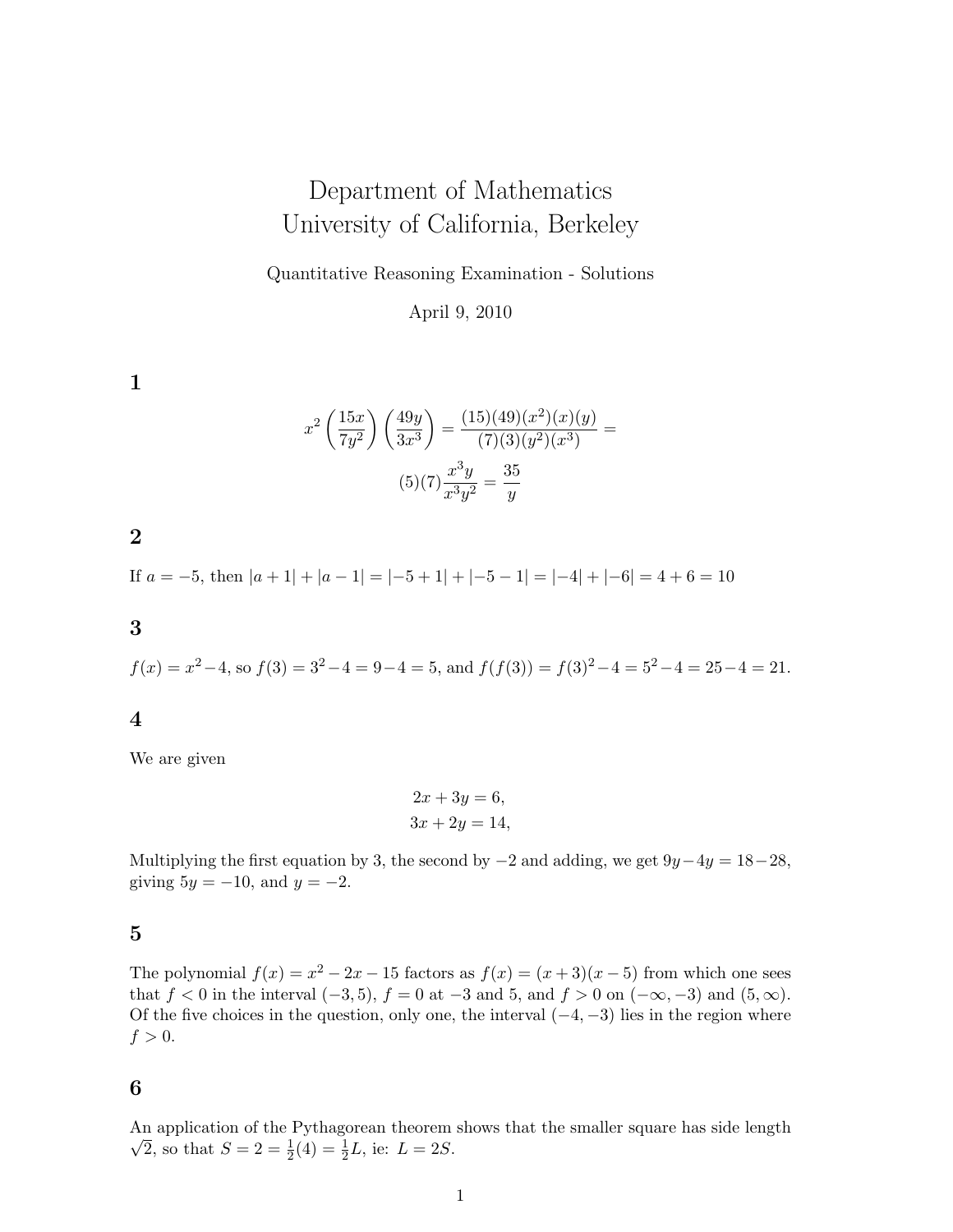# 7

We use long division:

$$
\begin{array}{r|l}\n & x & -3 \\
x+2 & \overline{\smash)x^2 & -x & -5} \\
\hline\n & x^2 & +2x & \\
\hline\n & -3x & -5 & \\
\hline\n & 1 & \text{The remainder is 1.}\n\end{array}
$$

# 8

Recall that  $log_y(x)$  is the power to which you must raise y to get x. Since  $3^4 = 81$ ,  $log_3(81) = 4.$ 

#### 9

$$
\frac{x+1}{x-1} + \frac{x-1}{x+1} = \frac{(x+1)^2 + (x-1)^2}{(x-1)(x+1)} = \frac{x^2 + 2x + 1 + x^2 - 2x + 1}{x^2 - 1} = \frac{2x^2 + 2}{x^2 - 1}
$$

10

$$
\left(\frac{3ab^2}{c^3}\right)^{-4} = \left(\frac{c^3}{3ab^2}\right)^4 = \frac{c^{12}}{81a^4b^8}
$$

## 11

 $30\%$  of 15,000 equals  $(.30)(15,000) = (30)(150) = 4,500$ . The new DUH tuition will be  $15,000 + 4,500 = 19,500$  dollars per year.

## 12

By the quadratic formula, the roots of  $x^2 - 8x - 1 = 0$  are

$$
\frac{8 \pm \sqrt{64 + 4}}{2} = 4 \pm \sqrt{16 + 1} = 4 \pm \sqrt{17}.
$$

Hence 4 − √ 17 is a root.

## 13

The hypotenuse of the triangle has length  $\sqrt{2^2 + 3^2}$  = √ 13. The cosine of the angle in question equals the length of the adjacent leg divided by the length of the hypotenuse, hence equals  $\frac{3}{\sqrt{13}}$ .

#### 14

If  $(x_{\theta}, y_{\theta})$  is the point on the unit circle corresponding to an angle of  $\theta$  radians, then the point  $(-x_{\theta}, -y_{\theta})$  corresponds to  $\theta + \pi$  radians. We have  $\cos(\theta) = x_{\theta}$ , and  $\cos(\theta + \pi) = -x_{\theta}$ , giving  $\cos(\theta + \pi) = -\cos(\theta)$ .